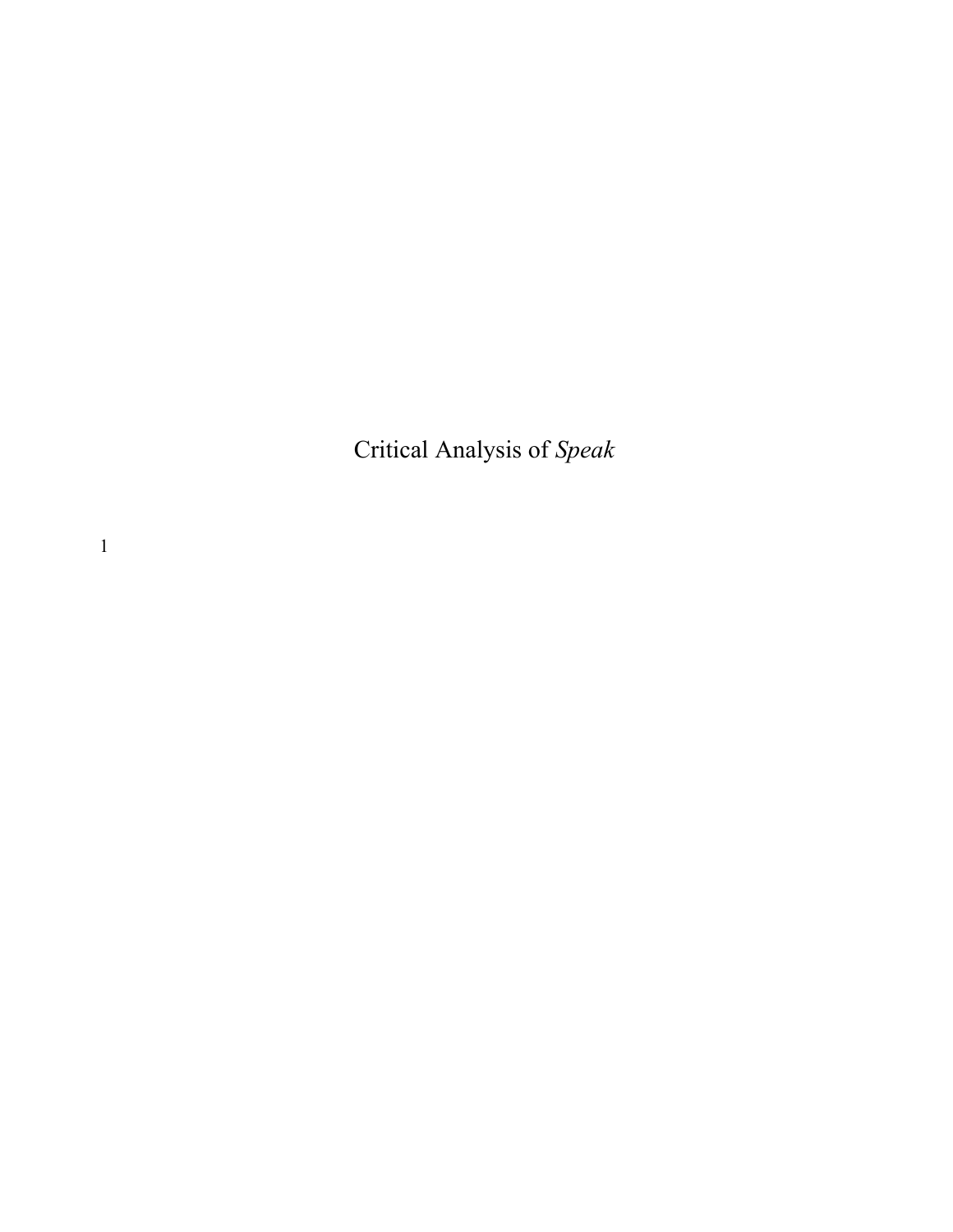*Speak*, by Laurie Halse Anderson, is a book about the trials and tribulations of high school life. The main character Melinda, has a particularly hard time fitting in because of an incident that took place over the summer (Anderson, 1999). Her old friends will not speak to her and no other "clans," as Melinda calls them will accept her (Anderson, 1999). In her school the "clans" mean everything (Anderson, 1999). They dictate who to talk to, what to wear and basically how to exist (Anderson. 1999). Without a clan to belong to a person is essentially an outcast to be tormented by those lucky enough to fit in somewhere. The thesis of *Speak* seems to be that life in general is unfairly segregated and unkind to outsiders, especially those who cannot fit in because of things they cannot change.

Looking at the cultural competency models, Melinda's high school would fall under the "Cultural Incapacity" model. The description of this model, "a system or agency that does not intentionally seek to be culturally destructive but rather lacks the capacity to help minority clients and communities" is a fair analysis of the high school (notes provided). There are clans on top of clans (these being what most people call "cliques") and the school is powerless to break them up. Even if there was a ban on cliquish behavior it would not stop people from falling into groups that keep the unwanted out. Schools want to be places of learning, not social grounds but they are incapable of keeping cliques out and they are often clueless about how to help those left on the outside. No one can force someone to accept another, so those in the minority must flounder around and do the best they can for themselves. While the school clearly showed signs of wanting to help Melinda through parent meetings and school counselor meetings, they still had no clue about her situation (Anderson, 1999). The counselor even falsely assumed that she was part of the "Marthas" clique just because she had been seen near them a few times (Anderson, 1999). Although the school system did not mean to be a torment to Melinda, it completely "lacked the capacity to help."

I found *Speak* enjoyable, if not a little heartbreaking at times. Cliques are an everyday part of life but to see someone subjected to such meanness on an everyday basis for no reason was difficult for me. Even more difficult was discovering the reason why Melinda was treated as a minority and an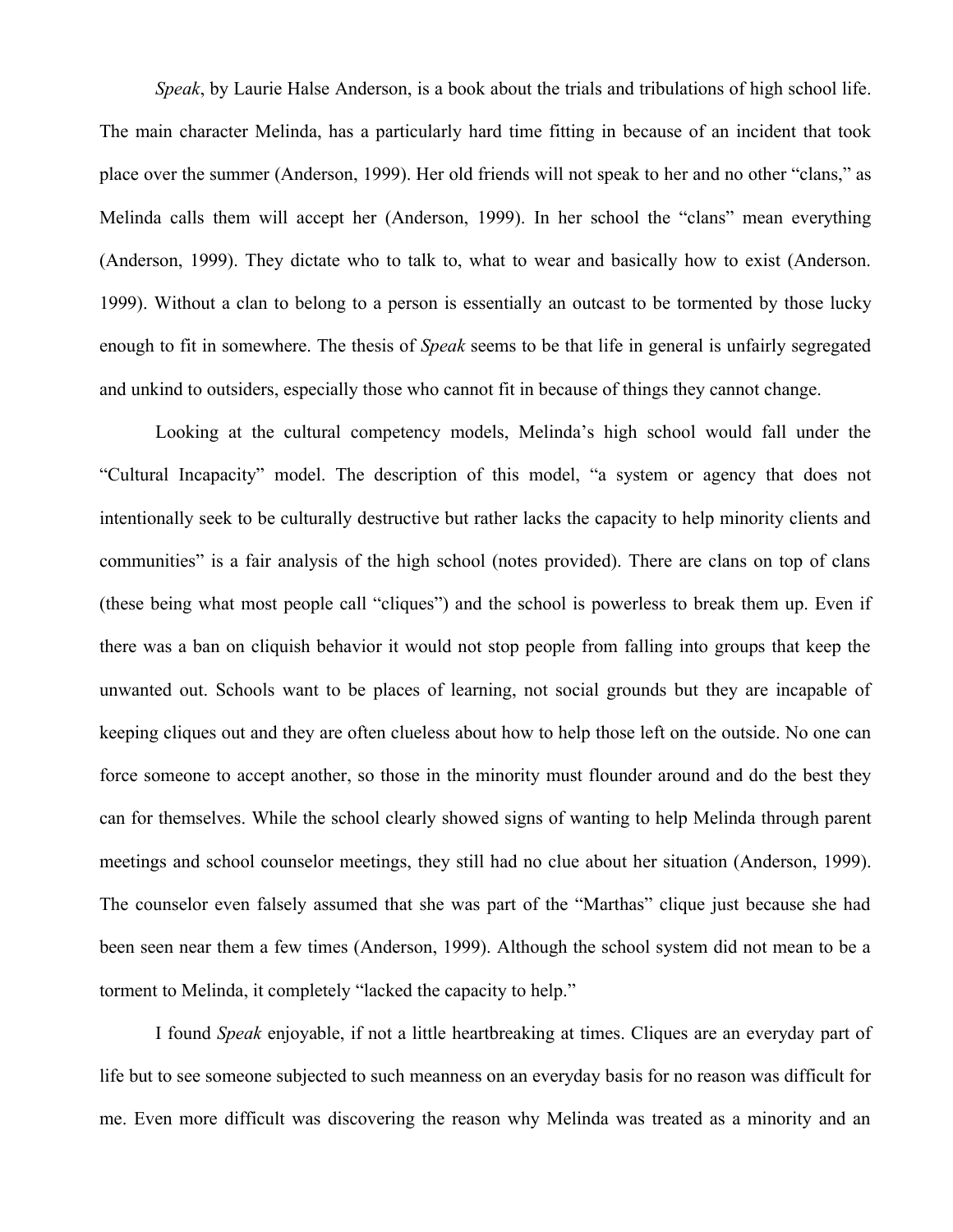outcast at her school. While most of the students angrily believed that she had "messed up" their summer party because of calling the police about alcohol being present. The truth of the matter was that she called to report her own rape (Anderson, 1999). She was so full of fear about getting in trouble for being at the party in the first place and terrified over what had just been done to her that she left the scene (Anderson, 1999). Thus, no one knew the true reason she called because she was unable to speak about it to anyone.

I found this portrayal of high school very believable. The book stated that most of the characters were around Melinda's age and just ready to go to high school. I think that there is a particular strain on kids of that age that this book reflects well. Society seems to want to make young adults grow up so fast and that results in them having to deal with things that people much older and much more in control of their emotions should be dealing with. Melinda mentions her thoughts right before her rape, when the senior guy who did it was kissing her, she is happy that she is going to be able to start high school with a boyfriend (Anderson, 1999). People her age used to just be getting over the impulse to play with dolls and here she is making plans in her mind for a steady boyfriend. Then after the physical and emotional trauma she experienced, she was left to navigate high school alone. *Speak* is painful but true, as that is exactly what would happen to a person who was thought to be a "rat."

Melinda had been part of a clan called the "Plain Janes," but because one member had moved away and the others had split off into new clans. She was left alone to be a "wounded zebra," as she put it (Anderson, 1999). For a time she kept company with another "wounded zebra," Heather, who was new to the school and did not have a place to belong either (Anderson, 1999). Heather was determined to find a clan, and she eventually settled on the "Marthas" (Anderson, 1999). These girls were the "do-gooders" of the school but they were mean under the surface (Anderson, 1999). They basically made Heather their slave and she was glad to be one (Anderson, 1999)…